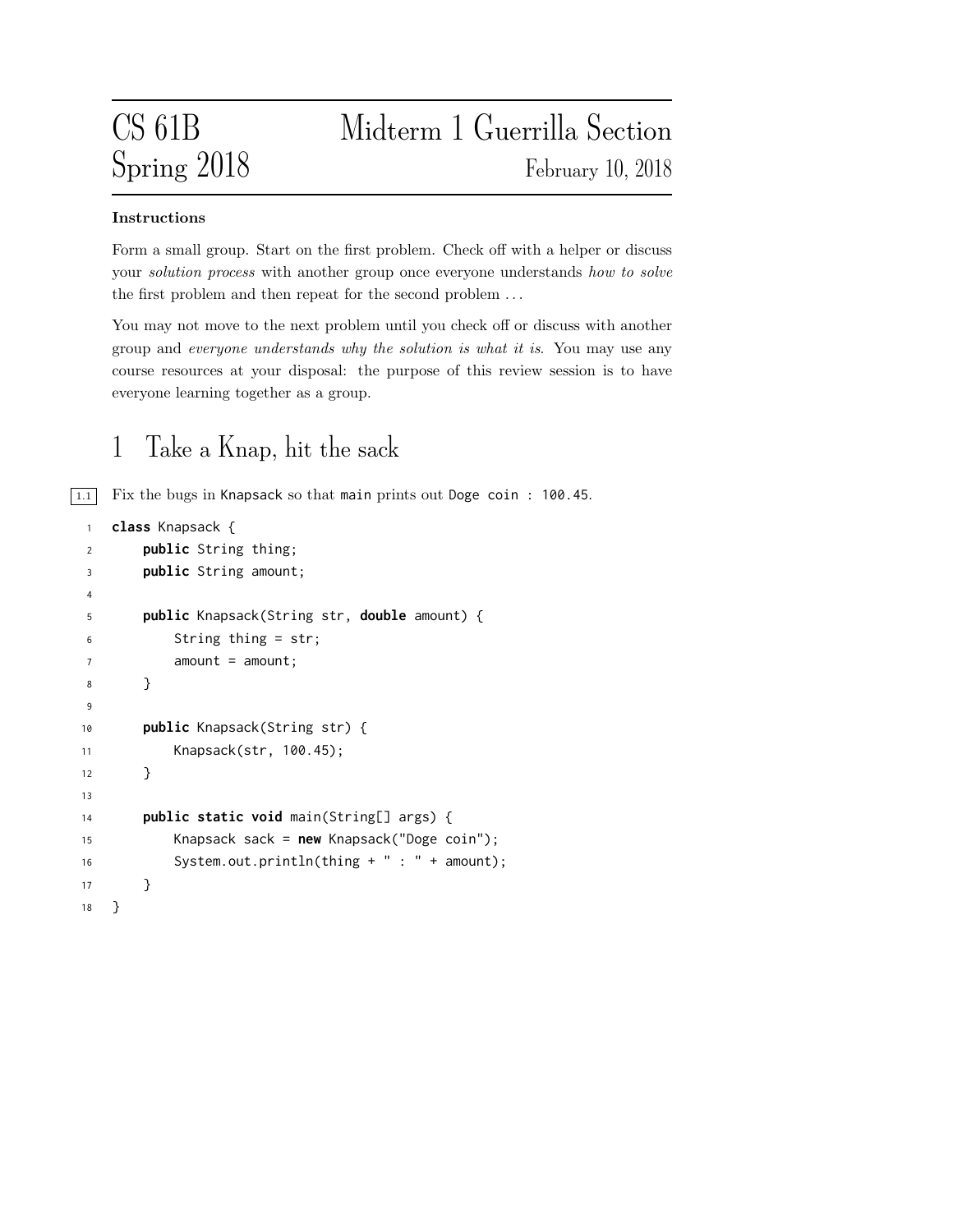## I Like Cats

2.1 Toby wants to rule the world with an army of cats. Each cat may or may not have one parent, and may or may not have 'kitties'. Each cat that has a parent is a 'kitty' of that parent. But after implementing copyCat, which creates a copy of a cat and its descendants, he realizes the function contains a bug.

```
1 public class Cat {
2 private Cat parent;
3 private ArrayList<Cat> kitties;
4 private String name;
5
6 public Cat(Cat parent, String name) {
7 this.name = name;
8 this.kitties = new ArrayList<Cat>();
9 this.parent = parent;
10 }
11
12 public Cat copyCat() {
13 Cat copy = new Cat(this.parent, this.name);
14 for (int i = 0; i < this.kitties.size(); i +1 {
15 copy.kitties.add(this.kitties.get(i).copyCat());
16 }
17 return copy;
18 }
19 }
```
What's wrong with his Cat class? Drawing a box and pointer diagram may help!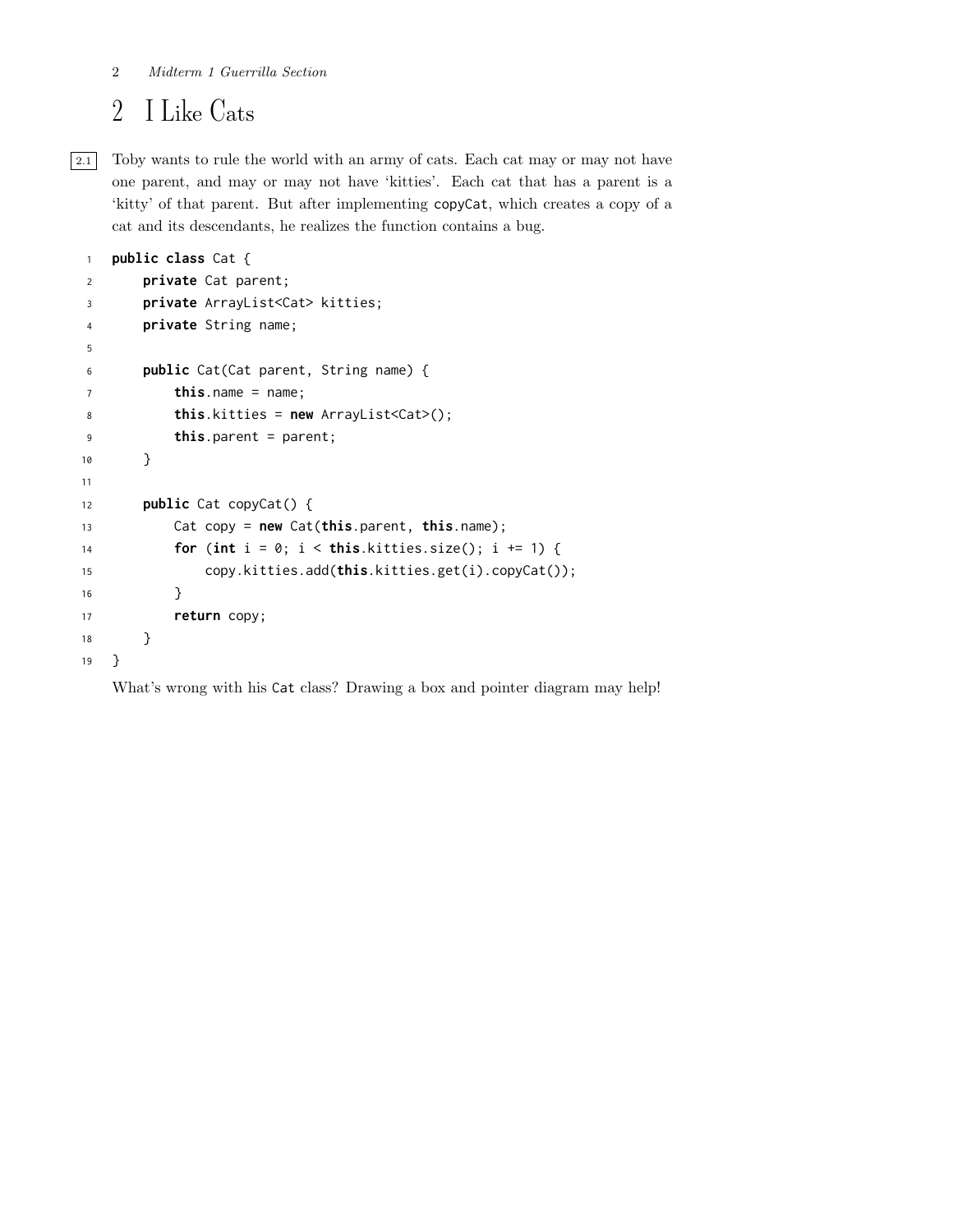### Some Sort of Interface

3.1 Suppose we'd like to implement the SortedList interface.

```
1 public interface SortedList {
2 /* Return the element at index i, the ith (0-indexed) smallest element. */
3 int get(int i);
4
5 /* Remove the element at index i, the ith (0-indexed) smallest element. */
6 int remove(int i);
7
8 /* Insert an element into the SortedList, maintaining sortedness. */
9 void insert(int elem);
10
11 /* Return the size of the SortedList. */
12 int size();
13 }
```
- (a) Suppose we'd like to optimize the speed of SortedList::get. Should we implement SortedList with a linked list or an internal array?
- (b) Implement the default method, merge, which takes another SortedList and merges the other values into the current SortedList.

```
1 default void merge(SortedList other) {
```
- (c) Suppose we'd like to merge using only a constant amount of additional memory. Should we implement SortedList with a linked list or an internal array?
- (d) Implement the default method, negate, which destructively negates all the values in the SortedList.
- default void negate() {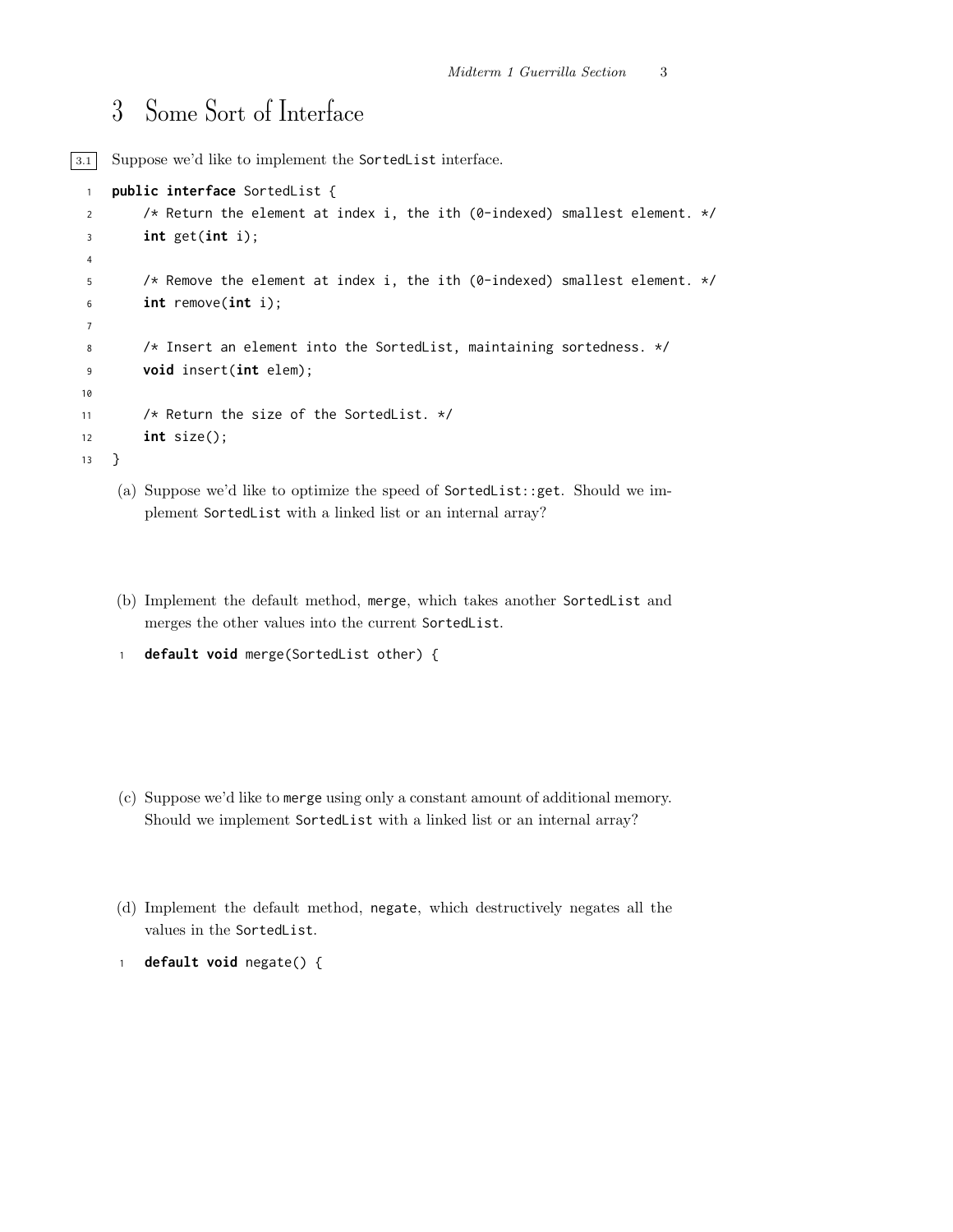#### Midterm 1 Guerrilla Section

### Arrayana Grande

4.1 After executing the code, what are the values of Foo in xx and yy?

```
1 public class Foo {
2 public int x, y;
3
4 public static void main(String[] args) {
5 int N = 3;
6 Foo[] xx = new Foo[N], yy = new Foo[N];7 for (int i = 0; i < N; i++) {
8 Foo f = new Foo();
9 f.x = i; f.y = i;10 xx[i] = f;11 yy[i] = f;12 }
13 for (int i = 0; i < N; i++) {
14 \{xx[i], y \neq 2\}15 yy[i].x \neq 3;16 }
17 }
18 }
   (a) xx[0](b) xx[1]
   (c) xx[2]
                               (d) yy[0]
                               (e) yy[1]
                               (f) yy[2]
```
### Just another fiendly. . .

5.1 What is the output after running the main method in the Ghoul class?

```
1 public class Monster {
2 public String noise = "blargh";
3 public static int spookFactor = 5;
4
5 public Monster() {
6 System.out.println("Muhahaha!!!");
7 }
8
9 public void spook(Monster m) {
10 System.out.println("I go " + noise);
11 }
12
13 public void spook(Ghoul g) {
14 System.out.println("I am " + spookFactor + " spooky.");
15 }
16 }
```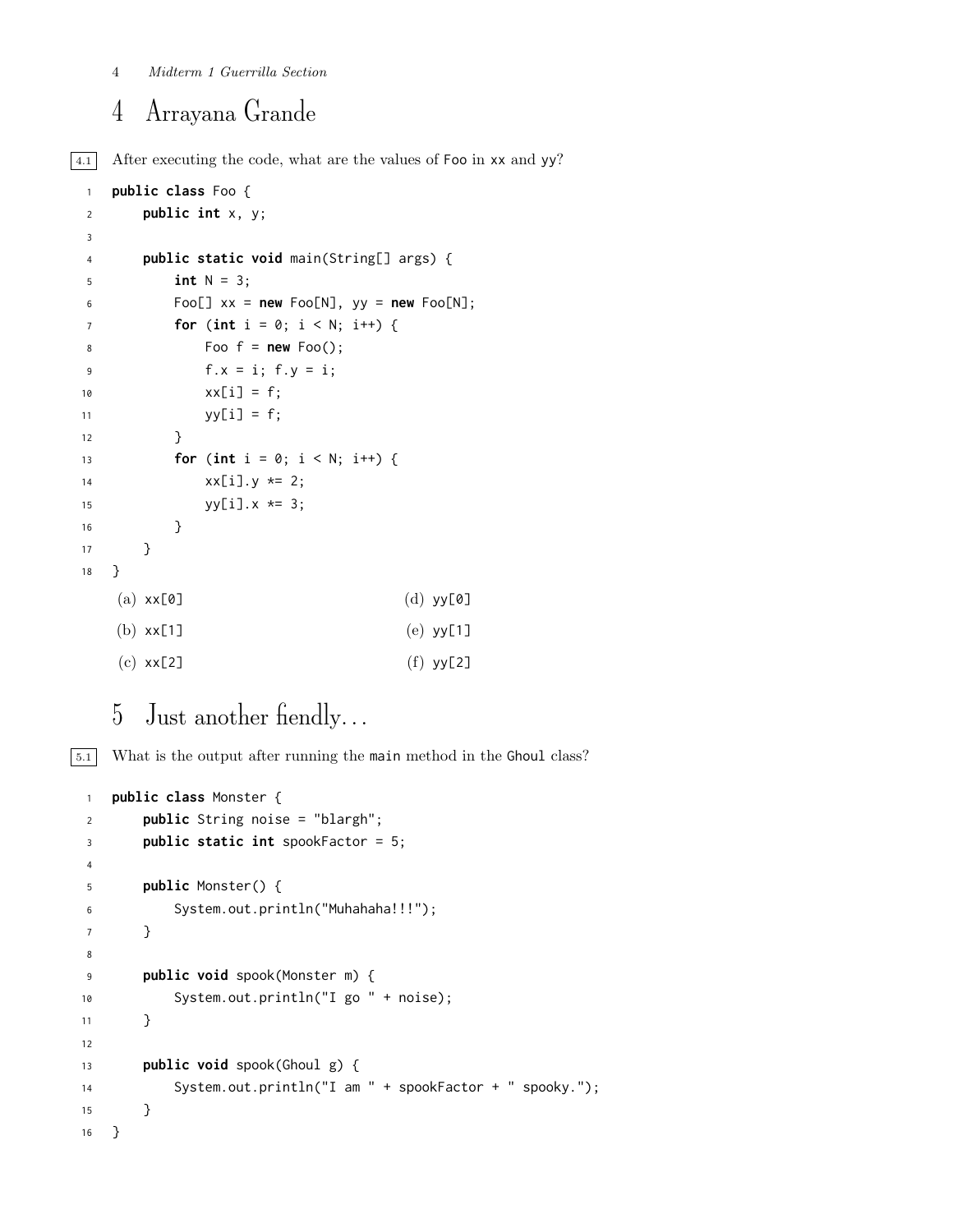```
1 public class Ghoul extends Monster {
2 public Ghoul() {
3 System.out.println("I am a ghoul");
4 }
5
6 public void spook(Ghoul g) {
7 System.out.println("I'm so ghoul");
8 ((Monster) g).spook(g);
9 }
10
11 public void haunt() {
12 Monster m = \text{this};
13 System.out.println(noise);
14 m.spook(this);
15 }
16
17 public static void main(String[] args) {
18 Monster m = new Monster();
19 m.spook(m);
20
21 Monster g = new Global();
22 g.spook(m);
23 g.spook(g);
24
25 Monster.spookFactor = 10;
26 Ghoul ghastly = new Ghoul();
27 ghastly.haunt();
28 }
29 }
```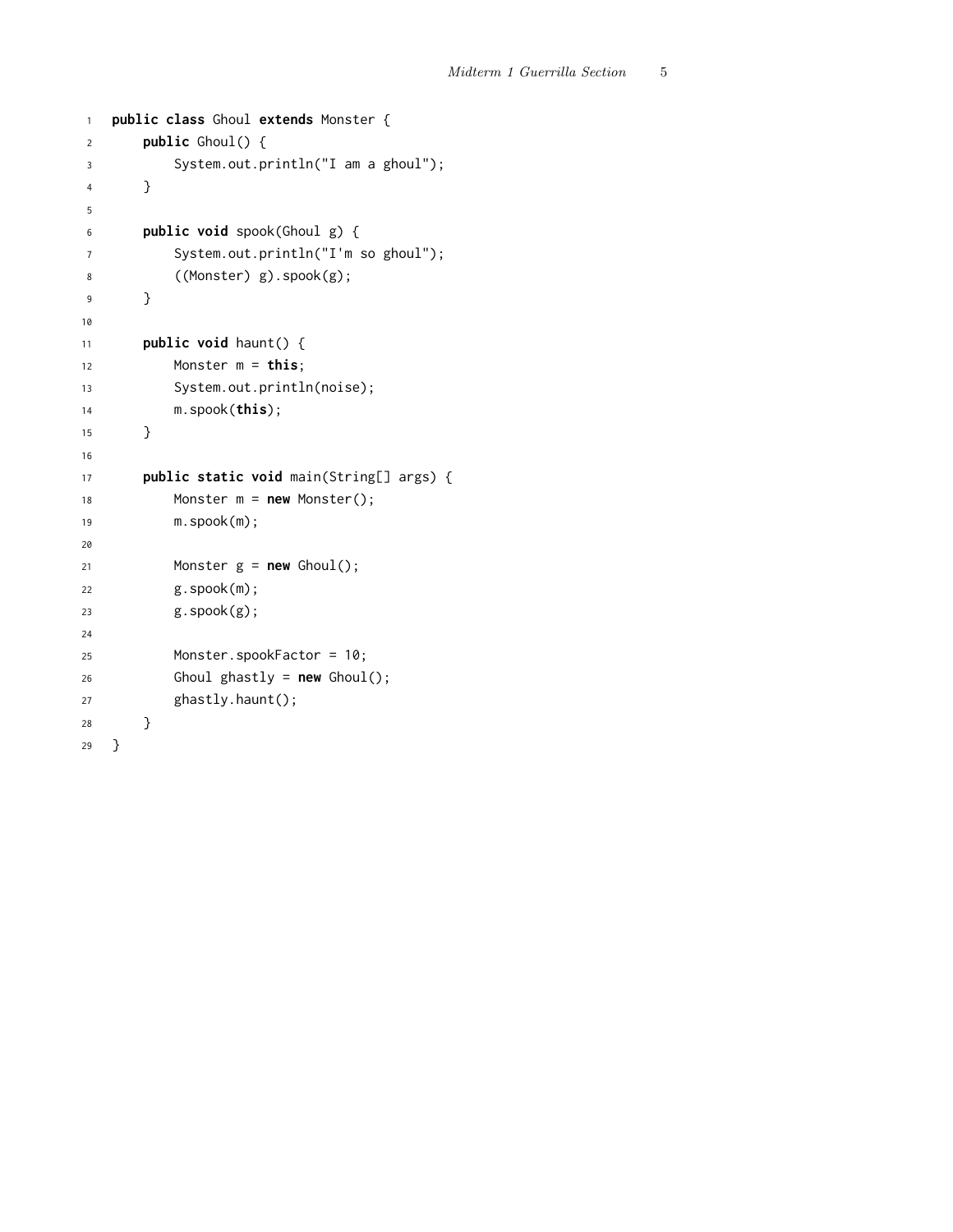Midterm 1 Guerrilla Section

### David HasselHoF

```
1 public interface BinaryFunction {
2 public int apply(int x, int y);
3 }
1 public interface UnaryFunction {
2 public int apply(int x);
3 }
```
 $\boxed{6.1}$  Implement Adder, which implements the BinaryFunction interface and adds two numbers together.

```
1 public class Adder
```
 $\boxed{6.2}$  Implement Add10 which implements UnaryFunction. Its apply method returns  $\times$  + 10 without using any of the  $+ - * /$  operators.

public class Add10

6.3 Implement Multiplier which implements BinaryFunction. Its apply method accepts two integers, x and y, and return  $x * y$  without using any of the  $+ - * /$ operators except to increment indices in loops. Assume all inputs are positive.

public class Multiplier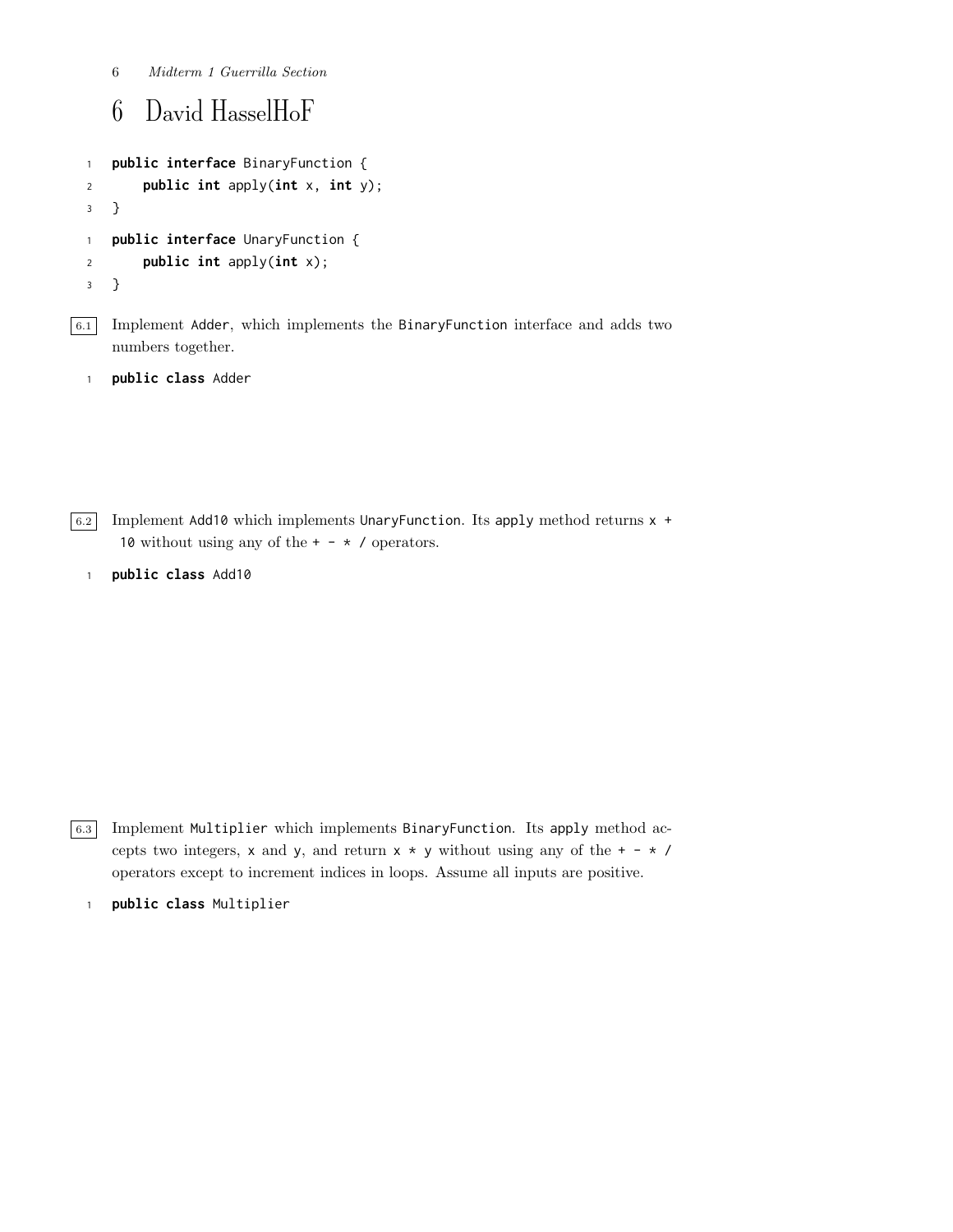### 7 Tri another angle Extra

 $\boxed{7.1}$  Implement triangularize, which takes an IntList<sup>[]</sup> R and a single IntList L, and breaks L into smaller IntLists, storing them into R.

The Intlist at index  $k$  of R has at most  $k + 1$  elements of L, in order. Thus concatenating all of the IntLists in R together in order would give us L back.

Assume R is big enough to do this. For example, if the original L contains [1, 2, 3, 4, 5, 6, 7], and R has 6 elements, then on return R contains [[1], [2, 3], [4, 5, 6], [7], [], []]. If R had only 2 elements, then on return it would contain [[1], [2, 3]]. triangularize may destroy the original contents of the IntList objects in L, but does not create any new IntList objects.

Note: Assume R's items are all initially null.

<sup>1</sup> public static void triangularize(IntList[] R, IntList L) {